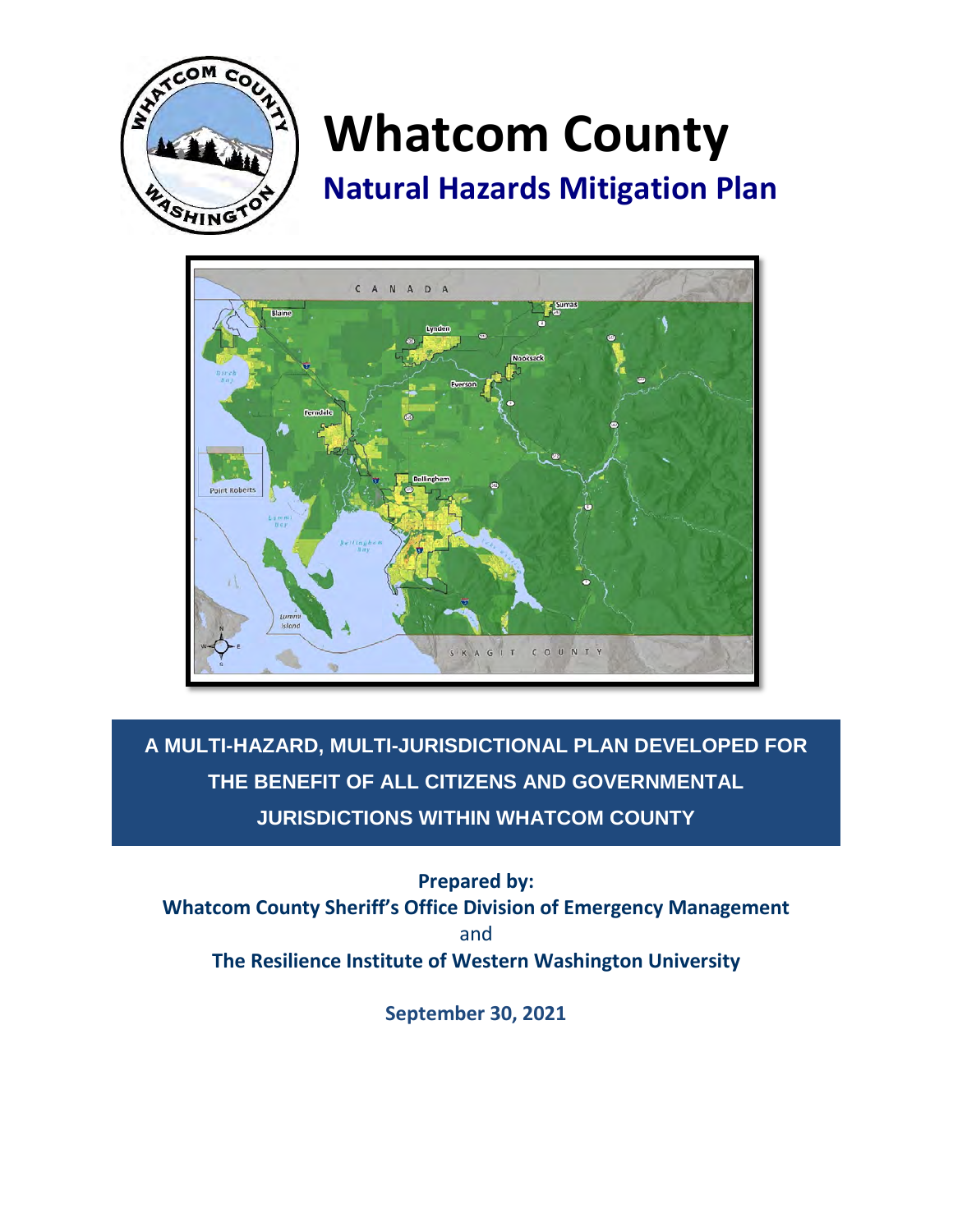This page intentionally left blank.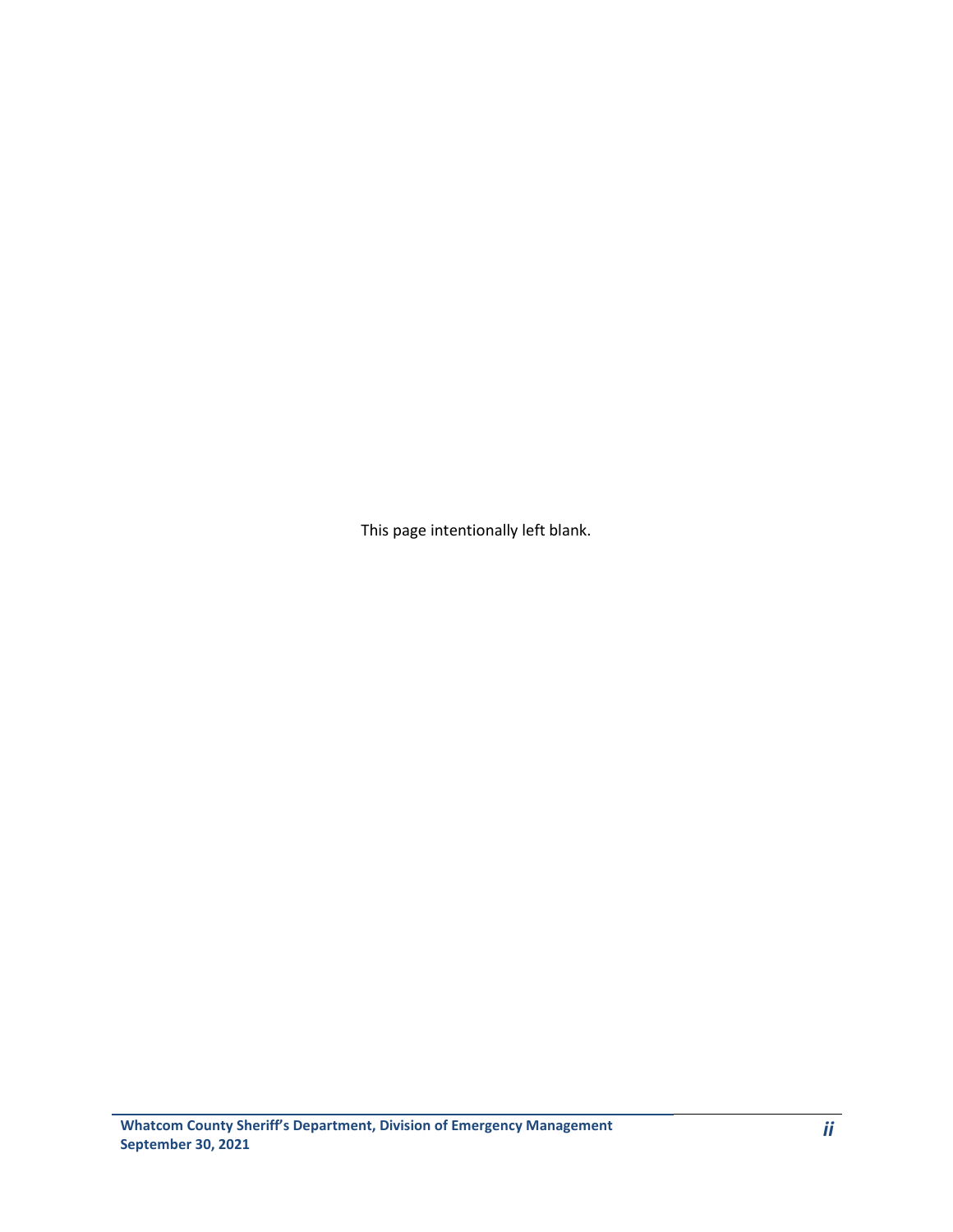

| WHATCOM COUNTY PRESIDENTIAL DISASTER DECLARATIONS xvi                                                            |
|------------------------------------------------------------------------------------------------------------------|
| WHATCOM COUNTY STATE DECLARATIONS AND OTHER DISASTERS xviii                                                      |
| SECTION 1. PLAN MISSION, GOALS, AND UPDATE PROCESS  21                                                           |
|                                                                                                                  |
|                                                                                                                  |
|                                                                                                                  |
|                                                                                                                  |
|                                                                                                                  |
|                                                                                                                  |
|                                                                                                                  |
|                                                                                                                  |
|                                                                                                                  |
|                                                                                                                  |
|                                                                                                                  |
|                                                                                                                  |
|                                                                                                                  |
|                                                                                                                  |
|                                                                                                                  |
|                                                                                                                  |
|                                                                                                                  |
|                                                                                                                  |
|                                                                                                                  |
|                                                                                                                  |
| <b>Whatcom County Sheriff's Department, Division of Emergency Management</b><br>iii<br><b>September 30, 2021</b> |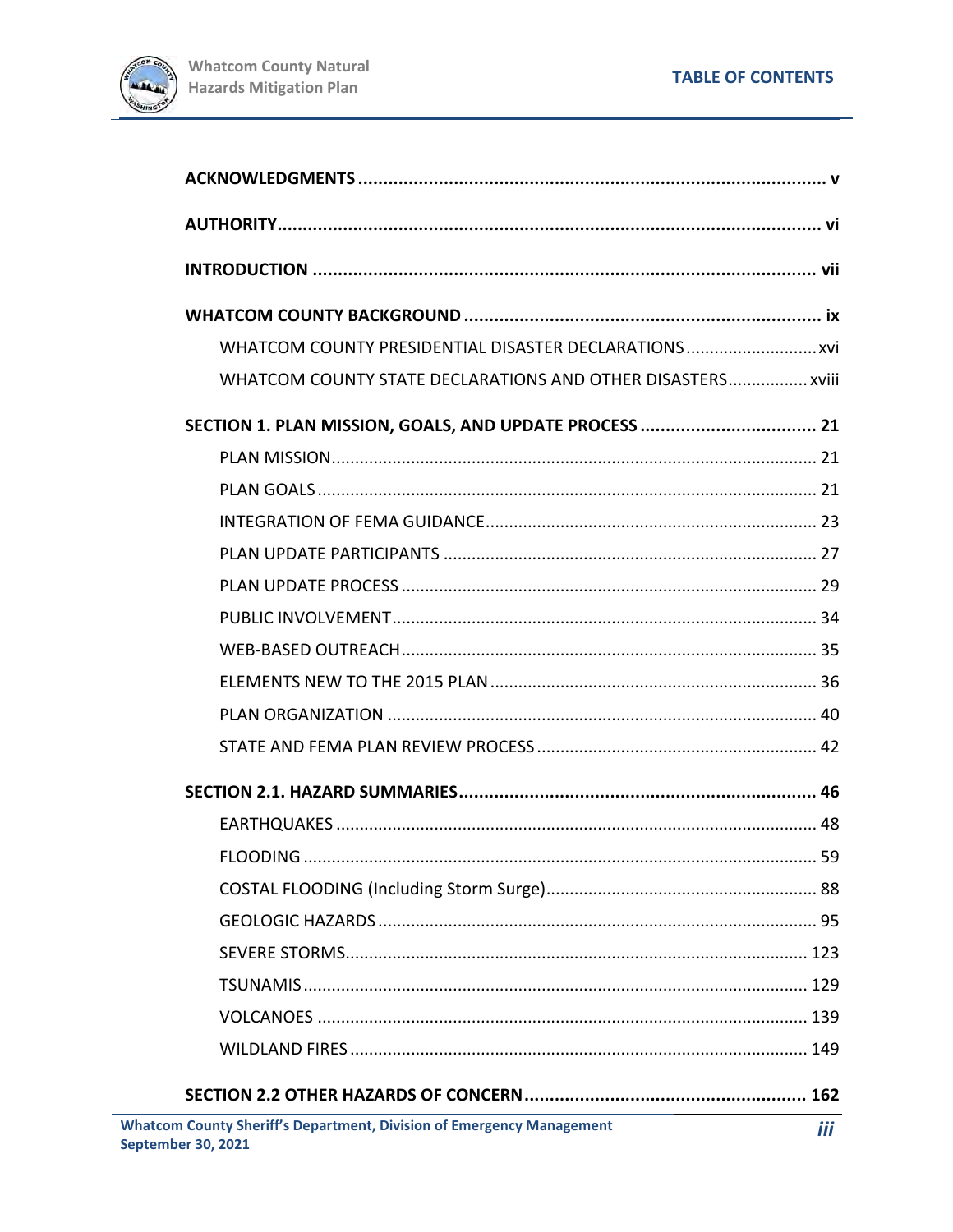

| SECTION 2.3 WHATCOM COUNTY STORM EVENTS DATABASE  170                        |    |
|------------------------------------------------------------------------------|----|
| SECTION 3. JURISDICTION PROFILES AND MITIGATION ACTION PLANS 189             |    |
|                                                                              |    |
|                                                                              |    |
|                                                                              |    |
|                                                                              |    |
|                                                                              |    |
|                                                                              |    |
|                                                                              |    |
|                                                                              |    |
|                                                                              |    |
|                                                                              |    |
|                                                                              |    |
|                                                                              |    |
|                                                                              |    |
|                                                                              |    |
|                                                                              |    |
|                                                                              |    |
|                                                                              |    |
|                                                                              |    |
| APPENDIX C: WHATCOM COUNTY RISK ASSESSMENT & MITIGATION STRATEGIES           |    |
| APPENDIX D: NATIONAL FLOOD INSURANCE PROGRAM PARTICIPATION (NFIP) 859        |    |
|                                                                              |    |
| APPENDIX F: MITIGATION ACTION PROGRESS REPORT FORM  931                      |    |
|                                                                              |    |
| <b>Whatcom County Sheriff's Department, Division of Emergency Management</b> | iv |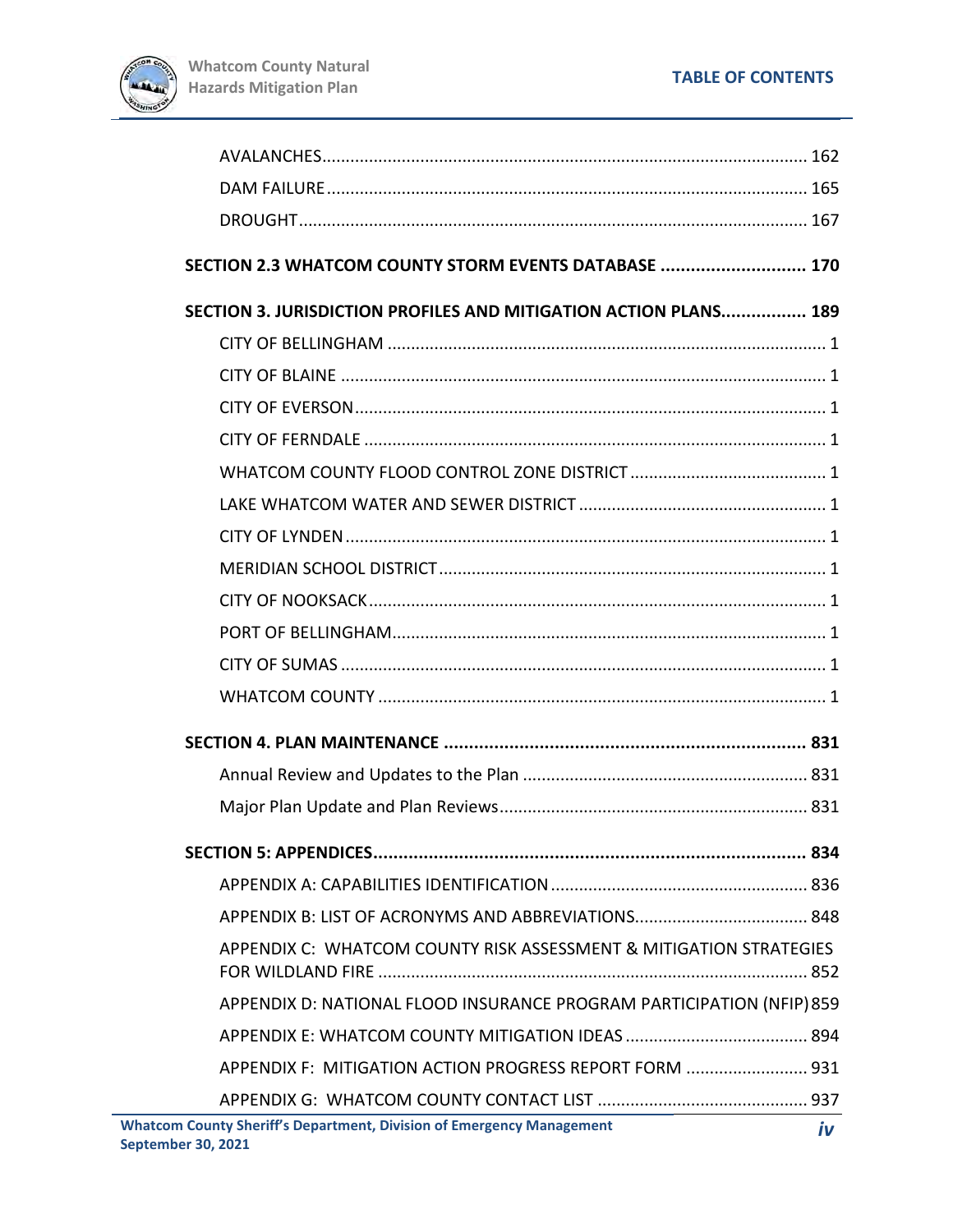

# **ACKNOWLEDGMENTS**

# <span id="page-4-0"></span>**Funding Acknowledgements**

Whatcom County Sheriff's Office Division of Emergency Management contracted with Western Washington University's Resilience Institute to develop the 2021 Whatcom County Natural Hazards Mitigation Plan Update. Funding for this project was made possible through funding provided by the U.S. Department of Homeland Security.

# **Geographic Information Systems Maps**

The maps for the 2021 update of the Plan were created by Western Washington University's Resilience Institute, with support from the university's Spatial Institute, unless indicated otherwise.

The datasets used in the maps in this Plan were from the following sources:

- Washington Department of Natural Resources Wildland-Urban Interface (2019), Boulder Creek Fault Zone Seismic Scenario (2017), and Liquefaction Susceptibility (2010)
- Washington Geological Survey Landslide Inventory (2020)
- Federal Emergency Management Agency National Flood Hazard Layer (2019)
- Whatcom County Tsunami Inundation (contour polygons, 2020)
- U.S. Geological Society Mount Baker Volcano Lahar and Blast Zone Boundaries (1995)
- Whatcom County Planning and Development Services City Limits, County Boundaries, Urban Growth Area
- Washington State Department of Transportation Railroads, Roads, Highway
- Washington State Department of Natural Resources -- Tsunami Hazard maps for North Puget Sound (2021)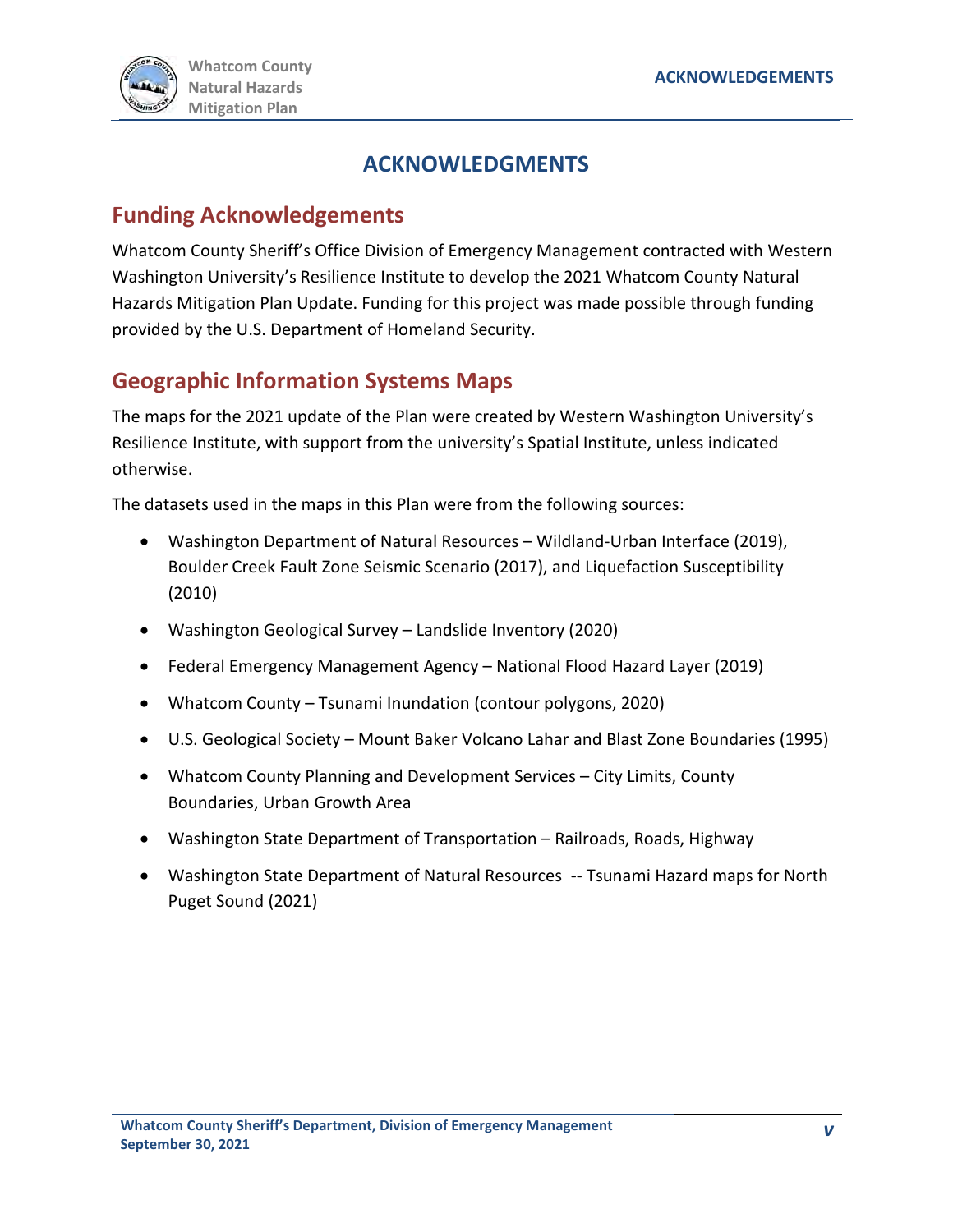

# **AUTHORITY**

# This Plan is adopted by:

| <b>Entity</b>                                 | <b>Approving Authority</b>                                                         | <b>Date Adopted</b> | <b>Ordinance</b> |
|-----------------------------------------------|------------------------------------------------------------------------------------|---------------------|------------------|
| City of Bellingham                            | Mayor Seth Fleetwood & City<br><b>Council Members</b>                              | December 13, 2021   | 2021-35          |
| Port of Bellingham                            | Executive Director Rob Fix &<br><b>Port Commission</b>                             | November 16, 2021   | 1344-B           |
| City of Blaine                                | <b>Blaine City Council</b>                                                         | November 11, 2021   | 1866-21          |
| City of Everson                               | Mayor John Perry & City<br><b>Council Members</b>                                  | December 14, 2021   | 573-21           |
| City of Ferndale                              | Mayor Greg Hansen & City<br><b>Council Members</b>                                 | February 22, 2022   | 22-02-22-A       |
| <b>Meridian School District</b>               | Dr. James Everett,<br>Superintendent                                               | February 2, 2022    | $1 - 22$         |
| City of Lynden                                | Mayor Scott Korthuis & City<br><b>Council Members</b>                              | January 18, 2022    | 1045             |
| City of Nooksack                              | Mayor Jim Ackerman & City<br><b>Council Members</b>                                | November 11, 2021   | 316              |
| City of Sumas                                 | <b>Chamber President Ron</b><br>Fadden & City Chamber<br><b>Members</b>            | November 22, 2021   | 815              |
| <b>Whatcom County</b>                         | <b>County Executive Satpal</b><br>Sidhu & Whatcom County<br><b>Council Members</b> | December 7, 2021    | 2021-057         |
| Whatcom County Flood Control<br>Zone District | <b>County Executive Satpal</b><br>Sidhu & Whatcom County<br><b>Council Members</b> | December 1, 2021    | 2021-058         |
| Lake Whatcom Water & Sewer<br><b>District</b> | District Board of<br>Commissioners                                                 | November 10, 2021   | 878              |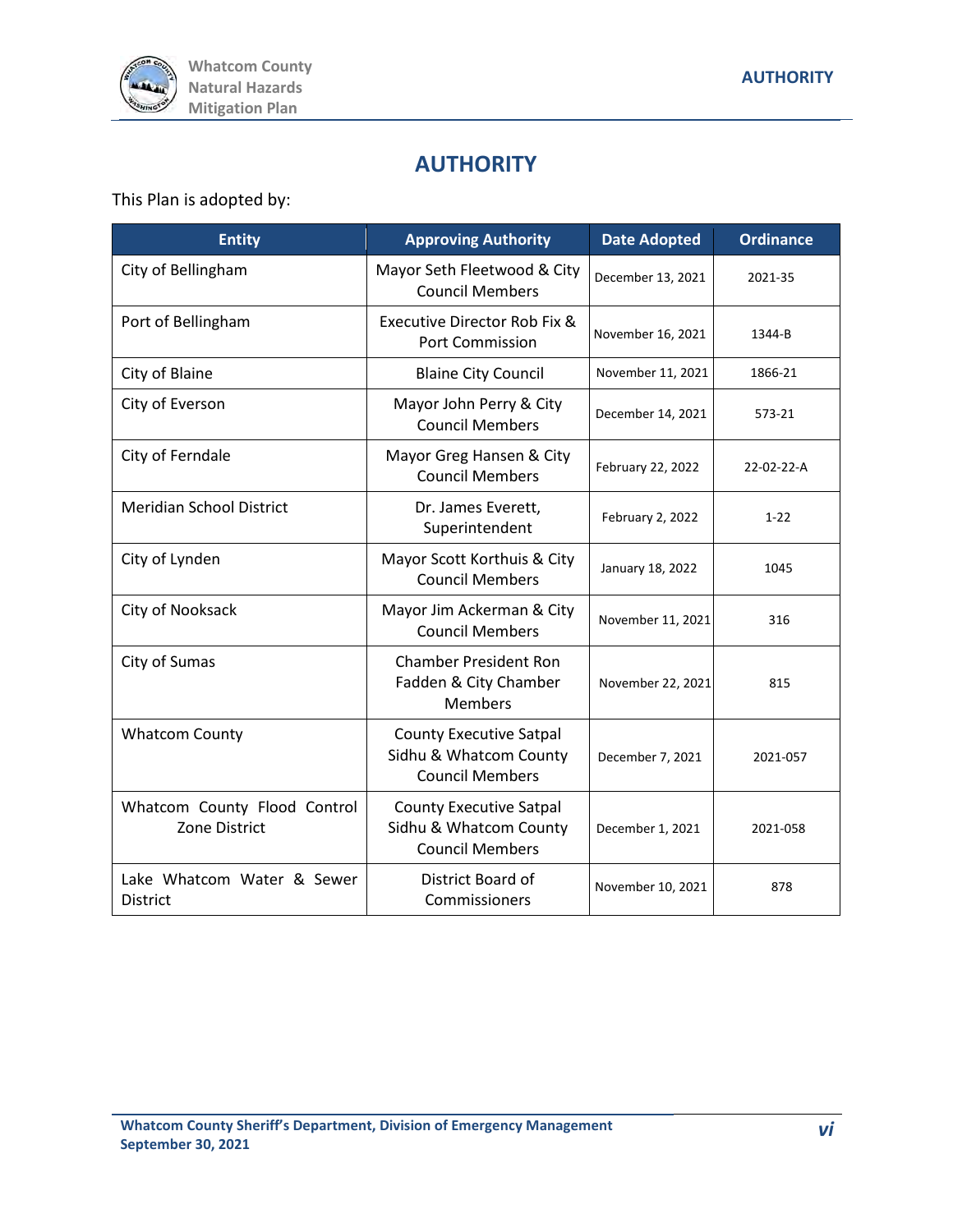

# **INTRODUCTION**

<span id="page-6-0"></span>In 2021, Whatcom County Sheriff's Office, Division of Emergency Management (DEM) undertook the process of updating the *Whatcom County Natural Hazards Mitigation Plan* (cited herein as "Plan"). Natural hazards mitigation process was instigated by the Code of Federal Regulation (CFR) 201.6 (see Appendix A), enacted in October 2002 and amended in September 2004. The purpose of the Plan is to facilitate a net reduction in the loss of life and property due to natural disasters and to enable mitigation measures to be implemented during immediate recovery from a disaster.

Section 322 of the Robert T. Stafford Disaster Relief and Emergency Assistance Act (Stafford Act), 42 U.S.C. 5165, as amended by the Disaster Mitigation Act of 2000 (DMA) (P.L. 106-390), provides for States, Tribes, and local governments to undertake a risk-based approach to reducing risks to natural hazards through mitigation planning. The National Flood Insurance Act of 1968, as amended, 42 U.S.C. 4001 *et seq*, reinforced the need and requirement for mitigation plans, linking flood mitigation assistance programs to State, Tribal and Local Mitigation Plans.

After a presidential major disaster declaration, mitigation funding becomes available. The amount is based on a percentage of the total federal grants awarded under the Public Assistance and Individuals and Households Programs for the entire disaster. Projects are funded with a combination of federal, state, and local funds. Information on this program and application process is disseminated at public briefings and by other means.

Section 322 of the amended Stafford Act essentially states that as a condition of receiving a disaster loan or grant:

"The state **and** local government(s) shall agree that natural hazards in the areas affected shall be evaluated and appropriate action taken to mitigate such hazards, including safe land-use and construction practices. **For disasters declared after November 1, 2004, all potential applicants (sub-grantees) must have either their own, or be included in a regional, locally adopted and FEMA approved all hazard mitigation plan in order to be eligible to apply for mitigation grant funds."**

The regulations governing the mitigation planning requirements for local mitigation plans are published under 44 CFR §201.6. Under 44 CFR §201.6, local governments must have a FEMAapproved Local Mitigation Plan in order to apply for and/or receive project grants under the following hazard mitigation assistance programs:

## • **Hazard Mitigation Grant Program (HMGP).**

The Hazard Mitigation Grant Program (HMGP) provides funds to States, Territories,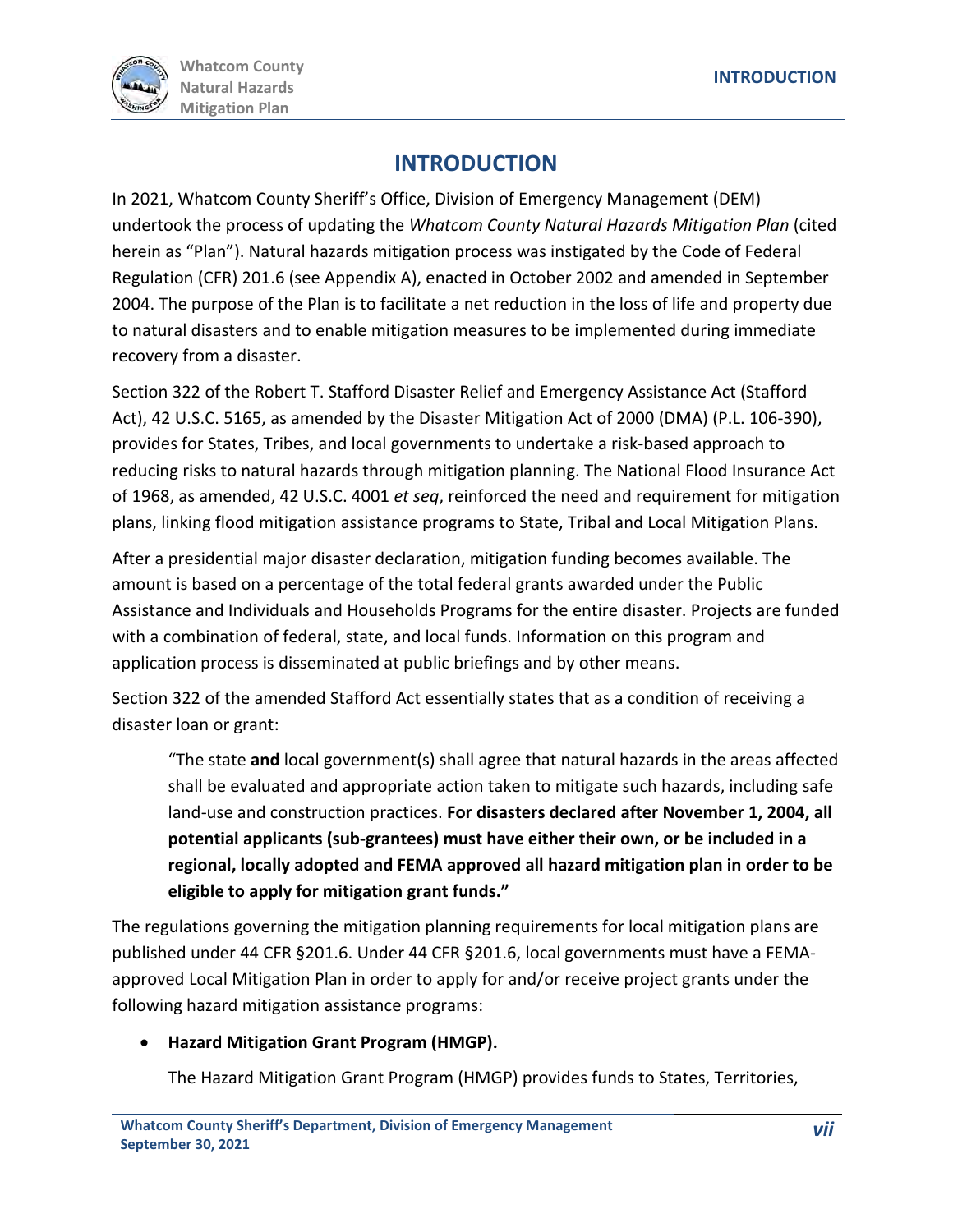

Indian Tribal governments, local governments, and eligible private non-profits (PNPs) following a Presidential major disaster declaration.

- **Pre-Disaster Mitigation (PDM)**
- **Flood Mitigation Assistance (FMA)**

The Pre-Disaster Mitigation (PDM) Program and Flood Mitigation Assistance (FMA) programs provide funds annually to States, Territories, Indian Tribal governments, and local governments. Although the statutory origins of the programs differ, both share the common goal of reducing the risk of loss of life and property due to natural hazards.

Mitigation is the cornerstone of emergency management. It is an integral part of the ongoing effort to lessen the impacts disasters can have on people's lives and property through damage prevention and flood insurance. The impact on human lives and communities is lessened through measures such as building safely within the floodplain or removing homes from the

floodplain altogether; engineering buildings and infrastructures to withstand earthquakes; and creating and enforcing effective building codes to protect properties from floods, hurricanes, and other natural hazards.

The mitigation plan contains a five-year action plan matrix, background on the purpose and methodology used to develop the mitigation plan, profiles of Whatcom County and participating jurisdictions, sections on the natural and technological that occur within the county, and multiple appendices.

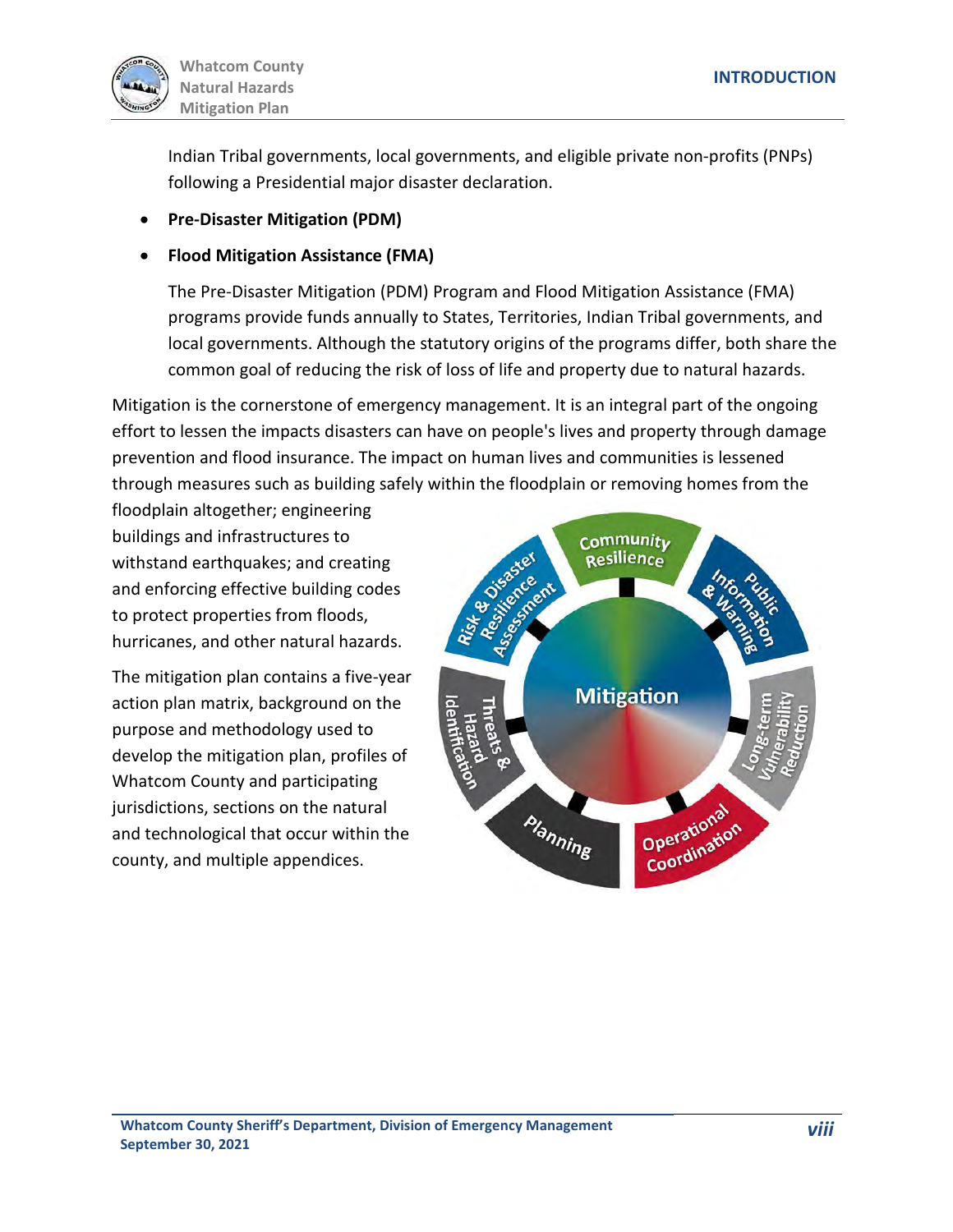

# **WHATCOM COUNTY BACKGROUND**

<span id="page-8-0"></span>Whatcom County, the northwestern most county of Washington State, comprises an area of 2,120 square miles. It is bordered to the north by Canada and to the west by the Strait of Georgia, a deep-water ship transit, and another waterway called the Rosario Strait. The eastern half of Whatcom County is composed of the North Cascades Mountain range, which occupies roughly two-thirds of the entire County. No Whatcom County roads that originate in the western half of the County connect to the eastern half; towns in eastern Whatcom County can only be accessed by driving more than 60 miles through Skagit County to the south. An unusual characteristic of Whatcom County is that not all of its populated areas are contiguous with the mainland part of the County; these areas include Point Roberts and Lummi Island. Only 4.5% of the land area is incorporated, while the majority is unincorporated. According to the U.S. Census Bureau, the population of Whatcom County grew from an estimated 209,790 in 2015, to an estimated 228,000 in 2020, an 8% increase. Most of this growth, 70%, occurred within the incorporated areas of Whatcom County. Development has followed a similar pattern.

The Washington State Growth Management Act (GMA) was adopted by State Legislature in 1990 (Revised Code of Washington Chapter 36.70A) to address the threat that uncoordinated and unplanned growth posed to the environment, sustainable economic development, and the quality of life in Washington, including the minimizing the risks natural hazards pose to local communities. The GMA requires state and local governments to manage Washington's growth by identifying and protecting critical areas and natural resource lands, designating urban growth areas, preparing comprehensive plans and implementing them through capital investments and development regulations. According to the code, critical areas include frequently flooded areas and geologically hazardous areas, natural hazards specifically addressed in the Whatcom County Natural Hazard Mitigation Plan. The GMA regulates development in these areas and has the potential to affect hazard vulnerability and exposure at the local level. Whatcom County and its planning partners are in compliance with the provisions of the GMA and other regulations (e.g., Endangered Species Act, Clean Water Act, Shoreline Management Act, and the Washington State Building Code) that limit development in frequently flooded and geologically hazardous areas.

The Natural Hazard Mitigation Plan is constantly under review and efforts are made to reflect changes in priority. For example, in 2017 the Whatcom County Council added to its Critical Areas Chapter paragraph "16.16.350 Volcanic Hazard Areas-Standards." While not denying the construction of structures in a lahar zone, this paragraph requires deliberate evaluation of the possible lahar path and development of an emergency evacuation plan with life-saving action as the primary consideration.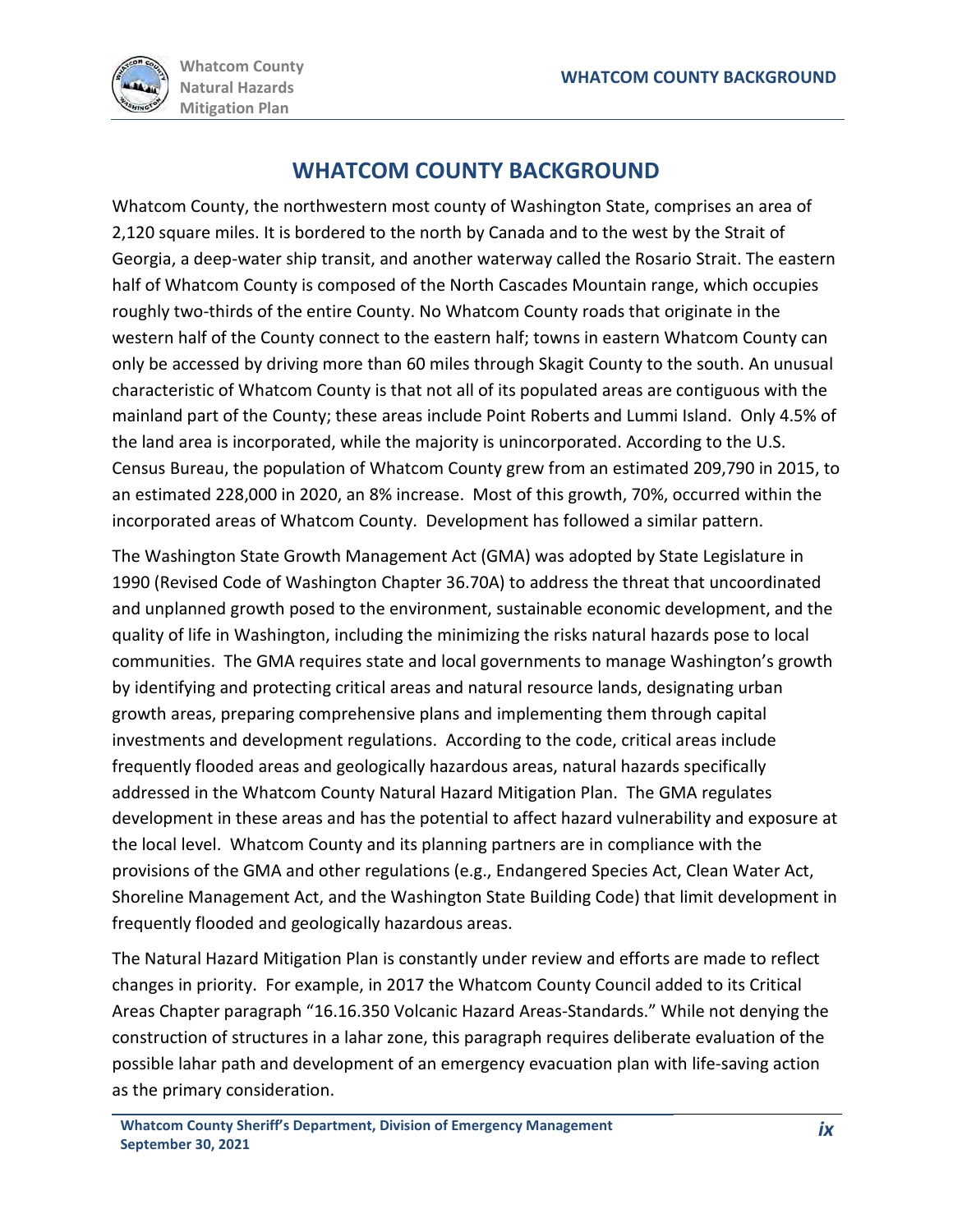

The NHMP both informs and is informed by Whatcom County Planning and Development policies and regulations and other planning documents, including the Whatcom County Comprehensive Plan (November 2020; specifically, Chapter 2 Land Use and Chapter 10 Environment). While development has continued to occur within Whatcom County, the Natural Hazards Mitigation Plan has been used as one of the documents to determine the impacts that the hazard(s) may have in areas that are being developed.

An understanding of the geography, weather, industries, and characteristics of Whatcom County is critical to an ability to mitigate the natural hazards identified in this Plan. Some of these characteristics are discussed below.

## **A. CLIMATE**

Annual precipitation varies greatly, depending on elevation, as follows:

- 1. Lowlands: rainfall varies from 30 to 40 inches
- 2. East toward the Cascade Mountains: precipitation increases
- 3. Near Mount Baker (elevation 10,778 feet): 140 inches, snow is possible year round

## **B. GEOGRAPHY**

Major geographic features of Whatcom County are grouped as follows:

- 1. **Lowlands (West of Cascade Foothills):** These lowlands are part of the Fraser/Nooksack river-deltas system. This system runs north from the Chuckanut Mountains to the mouth of the Fraser River, where Vancouver, British Columbia (B.C.) is sited. To the south (beyond the Chuckanut Mountains, in Skagit County) is the delta of another great river, the Skagit River. These river deltas are important to Whatcom County because of their related flood, earthquake, and volcano hazards.
- 2. **Mount Baker Foothill Communities:** Scattered through the rural area along the Valley Highway (Highway 9) and up through the foothills along the Mount Baker Highway (State Route [SR] 542), crossing all three forks of the Nooksack River, are the Mount Baker Foothill communities of Van Zandt, Acme, Wickersham, Welcome, Kendall, Maple Falls, and Glacier.
- 3. **Nooksack River:** There are more than 1,325 miles of stream in the Nooksack River, its tributaries, and associated independent streams. The river originates in the mountains as three forks (North, Middle, and South) that converge near Deming. Its watershed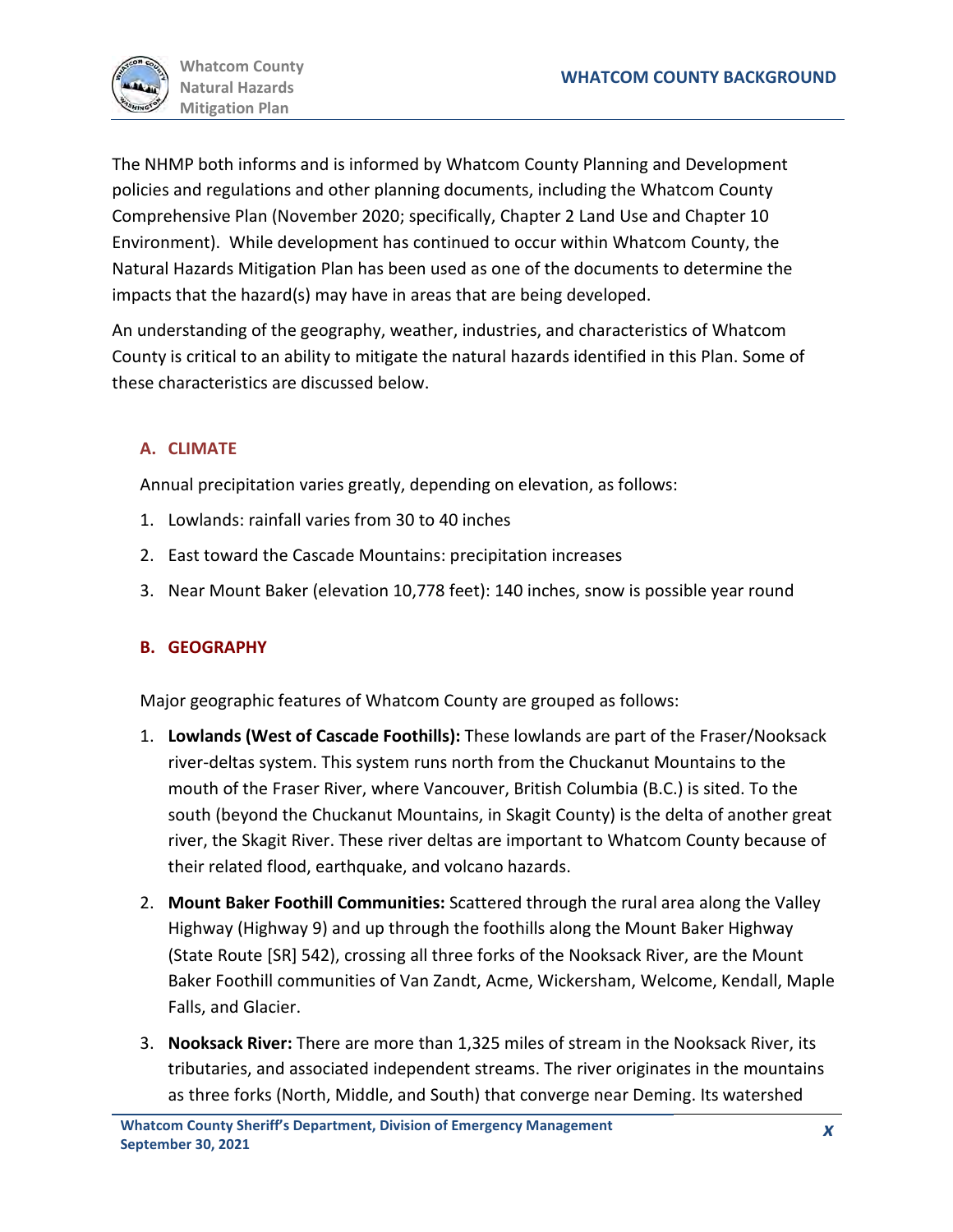

basin comprises most of the County's eastern lands. The river corridor links the various landscapes of Whatcom County.

- 4. **Coast and Islands:** There are 134 miles of seacoast in Whatcom County: 51% is steep, eroding sea bluff (such as the mountain view coast at Birch Point); 16% is rocky shoreline, which includes parts of Lummi Island; 17% is accreting (building up or extending shoreline); and 5% is estuarine shore.
- 5. **Lakes:** There are 245 lakes In Whatcom County: four large reservoirs inside the Federal Lands (Ross, Diablo, Gorge, and Baker Lakes) and two large natural lakes in the Chuckanut region (Lake Whatcom and Lake Samish). Seven lakes are more than 100 acres in size:
	- Whatcom (5,000 acres)
	- Samish (825 acres)
	- Terrell (440 acres)
	- Silver (185 acres)
	- Padden (150 acres)
	- Wiser (125 acres)
	- Judson (112 acres)
- 6. **The North Cascades Mountains:** Roughly two-thirds of eastern Whatcom County is federally managed land contained in the North Cascades Mountains, which is controlled by the U.S. Forest Service and the U.S. National Park Service. The Cascades extend from Canada's Fraser River south beyond Oregon. They shape the climate and vegetation over much of the Pacific Northwest.
	- The Mount Baker-Snoqualmie National Forest lies east of the foothills and west of the "North Unit" of North Cascades National Park.
	- The North Cascades National Park is located adjacent to the east portion of the Mount Baker-Snoqualmie National Forest.
	- East of the North Cascades National Park is the Pasayten Wilderness, administered through the Okanogan National Forest. This is a road-less area.
- 7. **National Forest and Parks.** There are about 460,000 acres of National Forest Lands and about 400,000 acres of National Park Lands within Whatcom County. Three roads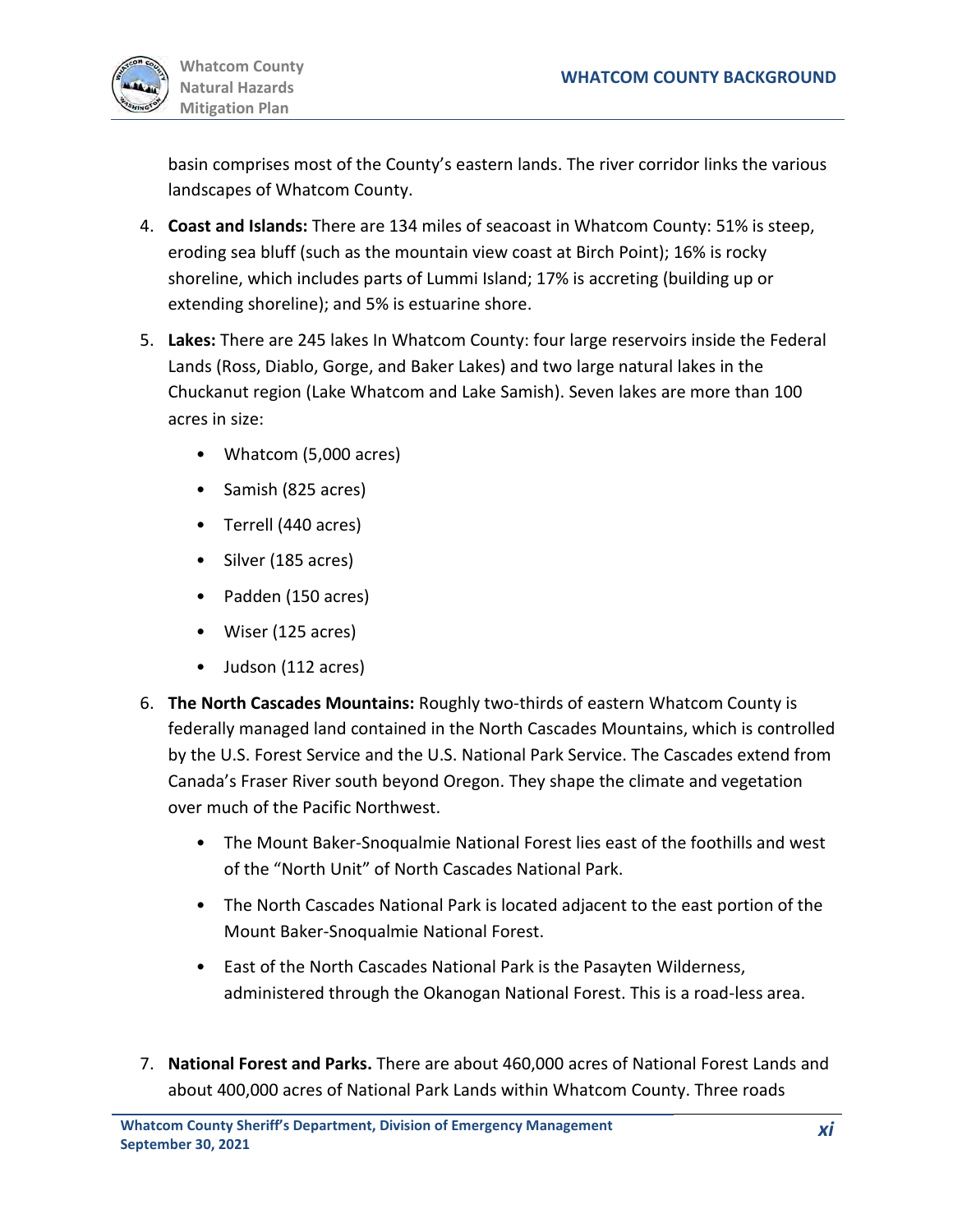

connect western Whatcom County with the federal lands:

- The Mount Baker Highway (SR 542) provides access to the Mount Baker Recreation Area.
- The Middle Fork Road (a secondary, more primitive entrance) leads to the hiking and camping region on the south and west sides of Mount Baker, including the Twin Sisters area.
- Highway 20 (through Skagit County) is the principal access to Baker Lake, as well as to North Cascades National Park.

Two parts of the North Cascades National Park Complex are located in Whatcom County:

- The North Unit (Picket Range) roadless, primitive, high country .
- Ross Lake National Recreation Area Seattle City Light with three dams on the Skagit River.

## **C. TRANSPORTATION**

- **1. Major Roads** 
	- Interstate 5 (I-5), which connects Mexico to Canada, runs north and south through Whatcom County.
	- SR 9 traverses north and south, crossing the South and North Forks of the Nooksack River.
	- Mount Baker Highway (SR 542), from Bellingham, intersects SR 9 and winds east to Mount Baker.
	- Chuckanut Drive (SR 11), from Bellingham, south along the coast to Skagit County

#### **2. Marinas**

- In Bellingham, Squalicum Harbor is the second largest marina in Puget Sound. More than 1,800 pleasure craft, commercial boats, and fishing vessels are moored here.
- In Blaine, Drayton Harbor includes pleasure craft and a fishing fleet.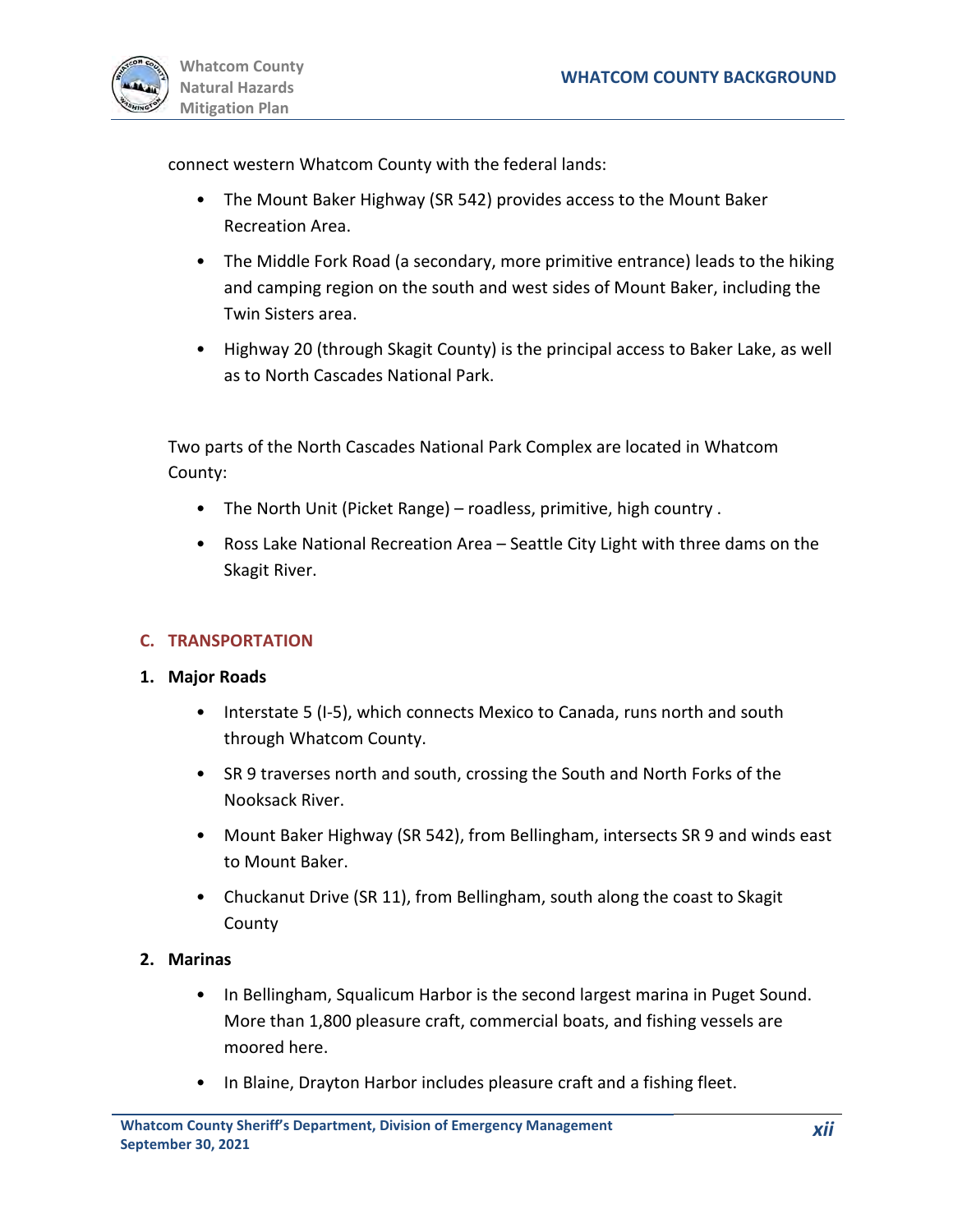

- Point Roberts is accessed by water from the Strait of Georgia or by land through Canada.
- Semiahmoo Marina contains approximately 300 slips and is located near the Canadian border.
- Private marinas are located along Bellingham Bay (including Fairhaven), Lummi Island, Gooseberry Point, Sandy Point, Birch Bay, and Eliza Island.

#### **3. Rail**

- Bellingham is on Amtrak routes from Seattle and Vancouver, B.C.
- Rail freight corridors along SR 9 and the Puget Sound shoreline (i.e., along Chuckanut Bay to Bellingham) connect freight from the south into Canada, with additional sidings that connect these two routes.
- There is rail along the I-5 corridor to Blaine and northwest to the Cherry Point vicinity.
- Rail from Cherry Point to Custer links with the I-5 rail corridor.

#### **4. Vessel Traffic Lanes**

- Deep Draft Commercial Vessels
- Barges
- Tug boats
- Commercial fishing vessels
- Recreation boats
- Federal Vessels
- Vessels accessing shipyards in Fairhaven and Bellingham Bay

#### **5. Ferry Crossings**

- The Alaska Marine Highway System Ferry departs from Bellingham to Alaska.
- The Whatcom County Ferry crosses Hales Pass from Gooseberry Point to Lummi Island (an approximately 8-minute transit time).
- Plover Passenger Ferry crosses from Blaine to Semiahmoo Spit; this ferry is open seasonally on the weekends from Memorial Day to Labor Day.
- Commercial sight-seeing ferries to the San Juan Islands and Victoria, Canada,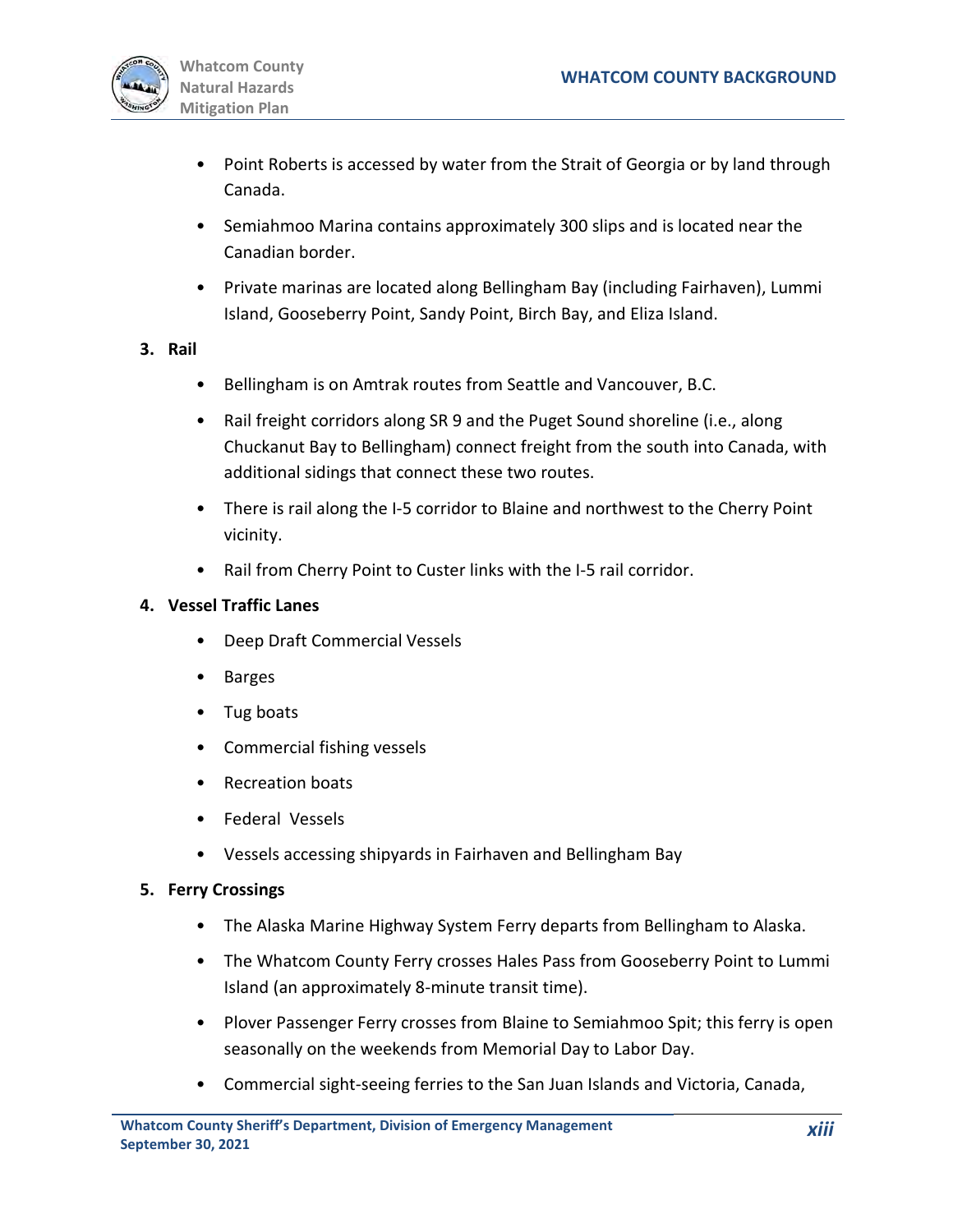

depart from the Bellingham Ferry Terminal.

• Canadian Ferries cross northwestern Whatcom County waterways: Tsawwassen through Strait of Georgia, to Channel Islands, and to Sidney on Vancouver Island, B.C.

#### **6. Rivers**

• The Nooksack River and many tributaries and independent streams are used by canoes, kayaks, small fishing boats, and for rafting float trips.

## **D. AIR TRANSPORTATION**

- Bellingham International Airport: Commercial jets use a 6,700 X 150-foot asphalt runway
- Lynden Municipal Airport: 2425 X 40-foot asphalt runway
- Point Roberts Airport: 2400 X 150 turf runway
- Vancouver International Airport, an "air hub" with worldwide nonstop flights, is 45 miles north in Vancouver B.C.
- Sea-Tac International Airport is 90 miles south in Seattle, Washington

## **E. LAND TRANSPORTATION**

- Whatcom Transportation Authority (WTA)
- Greyhound bus
- Private charters/shuttles
- Taxis
- Car rentals

## **F. SERVICES**

- **1. Hospital** 
	- Peace Health St. Joseph Medical Center, including its Outpatient Center, is the only hospital in Whatcom County.
	- Several health clinics are found in Whatcom County, primarily in Bellingham.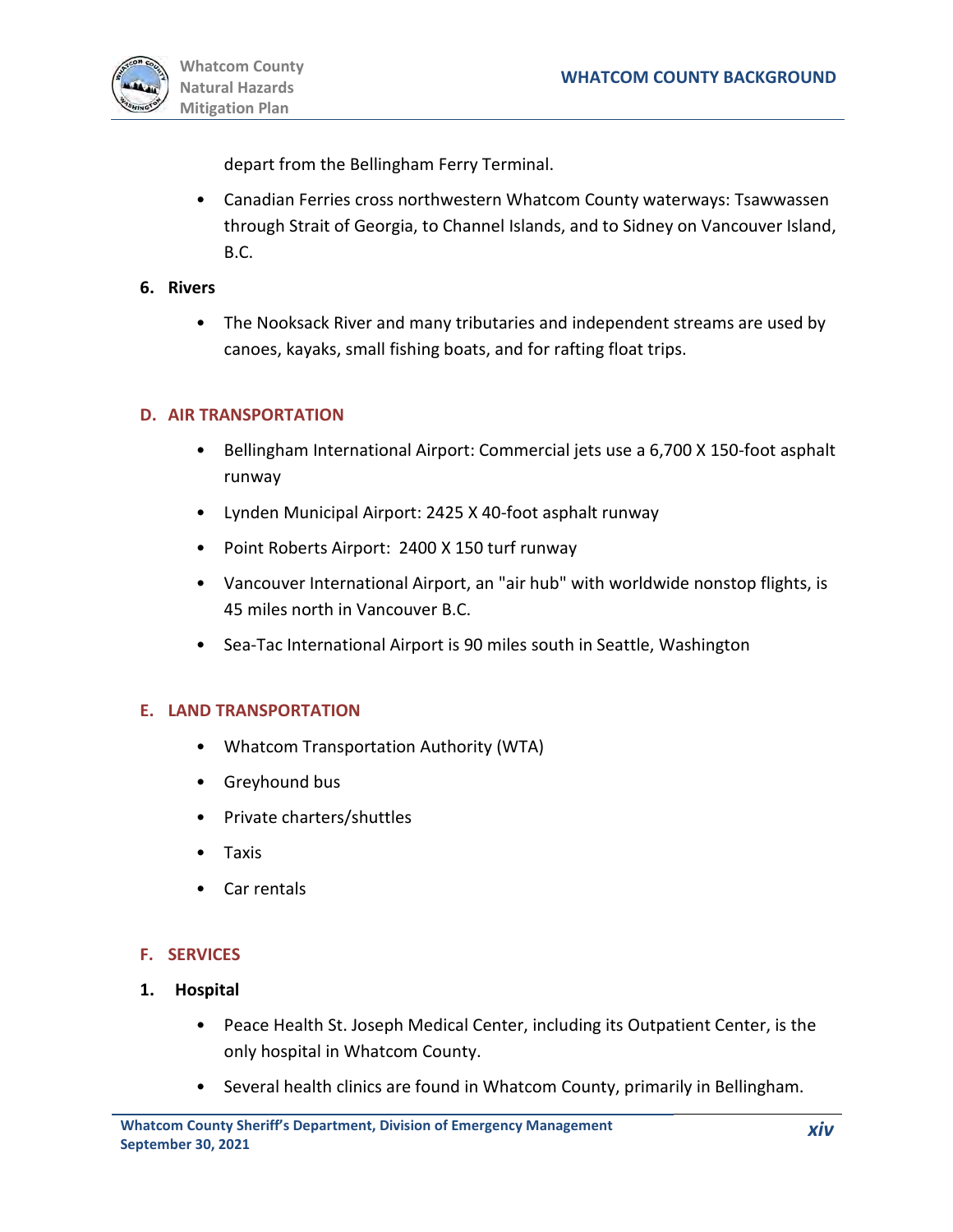

#### **2. Local Media**

- Two television stations with out-of-state production: KVOS on Channel 12 is produced in Chicago with its primary market being lower BC and Vancouver Island. KBCB is an Illinois based Christian Television station, running only Christian programming, again mainly focused on lower mainland.
- Several companies provide television cable services
- Telephone companies:
	- **E** Century Link Communications in Bellingham
	- **Whidbey Telephone Company in Point Roberts**
	- **FIRTH** Frontier in the remainder of Whatcom County
	- Comcast (IP Service)
- Ten radio stations: AM/FM
- Emergency Alert System Station: KGMI (790 AM)
- One daily newspaper
- Seven weekly newspapers
- Two monthly publications

#### **3. School Districts: Public Education, Kindergarten through 12th grade**

- 35 elementary schools
- 11 middle schools
- Nine high schools
- Numerous private schools

#### **4. Colleges/Universities**

- Bellingham Technical College
- Northwest Indian College
- Western Washington University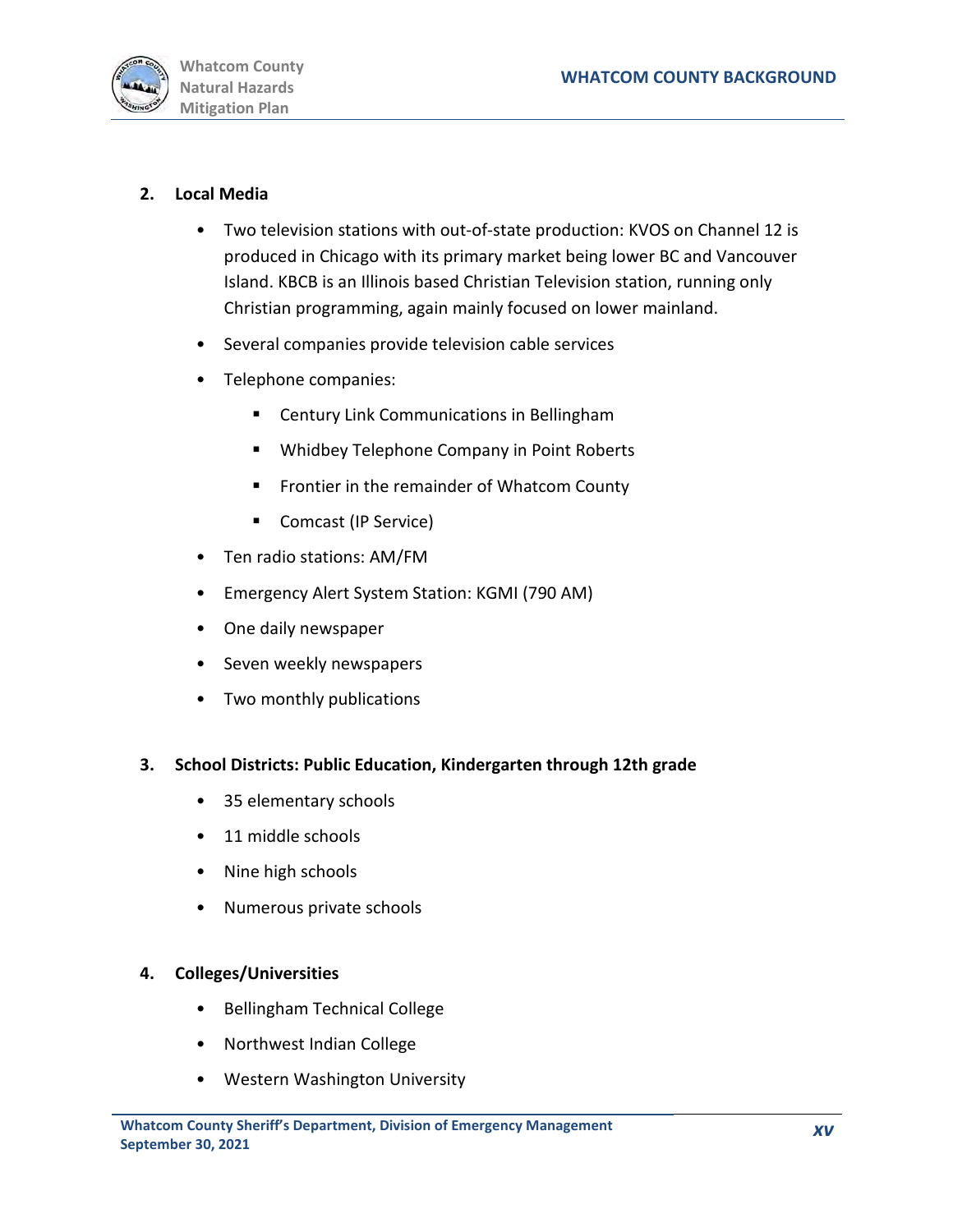

- Whatcom Community College
- Washington State University Cooperative Extension Whatcom County

#### **5. Utilities**

- Electricity: Puget Sound Energy, Public Utility District (PUD) #1, Blaine PUD, Sumas PUD, and Bonneville Power (to direct-service customers)
- Gas: Cascade Natural Gas supplies gas directly to customers; Williams Natural Gas Pipeline, Arco Natural Gas Pipeline, and Olympic Pipeline supply retailers.
- Water: approximately 350 public water systems in Whatcom County; Bellingham, Lynden, Blaine, Glacier, Nooksack, and Sumas have their own water districts; and some smaller communities rely on private wells and lakes
- Cogeneration plants: three natural gas-fired cogeneration plants are located in Whatcom County: Sumas Cogeneration Company LP in Sumas; - PSE Ferndale Generating Station in Ferndale; and Encogen Cogeneration Plant in Bellingham.

## <span id="page-15-0"></span>**WHATCOM COUNTY PRESIDENTIAL DISASTER DECLARATIONS**

When natural hazard event impacts are large, the state may request a Presidential Disaster Declaration. The table below lists the Presidential Disaster Declarations for Whatcom County from 2009 until the publication of this plan update in June 2021. Where available, dollar value represents the estimate Whatcom County public assistance per capita impacts, as established in the Preliminary Damage Assessment (PDA) Report for the event. Complete data is available through<https://www.fema.gov/disasters/disaster-declarations> database.

| Year | <b>Level of Community Impact</b><br>(Estimated)                                                                                                                  | <b>Date</b>            | <b>Disaster Types</b>                                             | <b>Federal</b><br><b>Disaster#</b> |
|------|------------------------------------------------------------------------------------------------------------------------------------------------------------------|------------------------|-------------------------------------------------------------------|------------------------------------|
| 2009 | Whatcom County included in<br>declaration as an amendment to the<br>original declaration. No per capita<br>impact available for Whatcom<br>County at time of PDA | $30 -$<br>Jan-<br>2009 | Severe Winter Storm,<br>Landslides,<br>Mudslides, and<br>Flooding | 1817                               |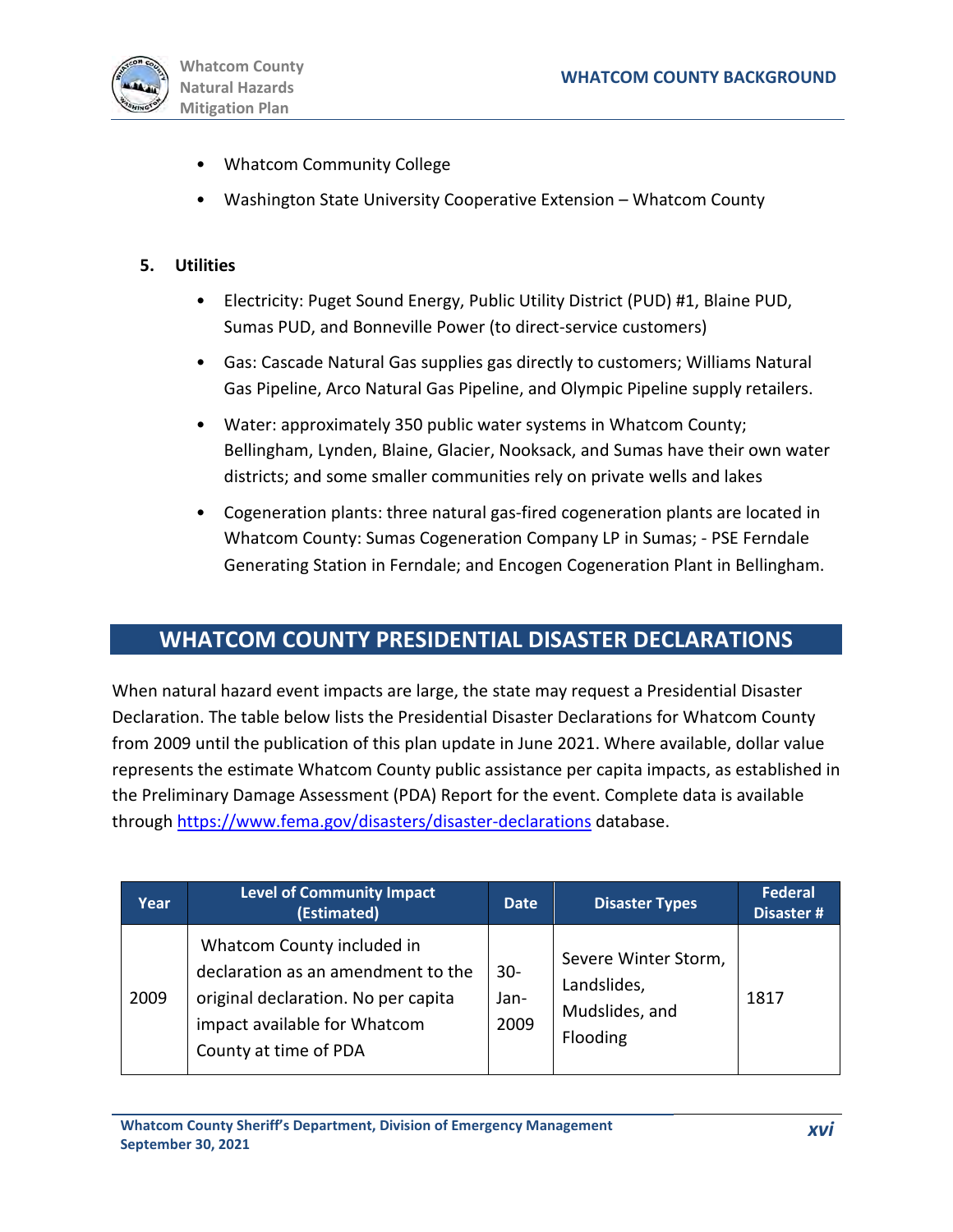



| 2008          | \$4.12 per capita impact          | $2 -$<br>Mar-<br>2009  | December 2008<br>Severe Winter Storm<br>and Record and Near<br><b>Record Snow</b> | 1825 |
|---------------|-----------------------------------|------------------------|-----------------------------------------------------------------------------------|------|
| 2010-<br>2014 | No Major Disaster Declarations    |                        |                                                                                   |      |
| 2015          | Below \$3.57 per capita threshold | $15 -$<br>Oct-<br>2015 | Severe Windstorm                                                                  | 4242 |
| 2015          | \$10.50 per capita impact         | $20 -$<br>Oct-<br>2015 | Wildfires and<br><b>Mudslides</b>                                                 | 4243 |
| 2017          | \$10.05 per capita impact         | $21 -$<br>Apr-<br>2017 | Severe Winter<br>Storms, Flooding,<br>Landslides, and<br>Mudslides                | 4309 |
| 2019          | \$25.71 per capita impact         |                        | Straight-Line Winds,<br>Flooding, Landslides,<br>and Tornado                      | 4418 |
| 2020          | \$10.26 per capita impact         | $23 -$<br>Apr-<br>2020 | Severe Storms,<br>Flooding, Landslides,<br>and Mudslides                          | 4539 |
| 2020          | No per capita impact assessed     | $22 -$<br>Mar-<br>2020 | Covid-19 Pandemic                                                                 | 4481 |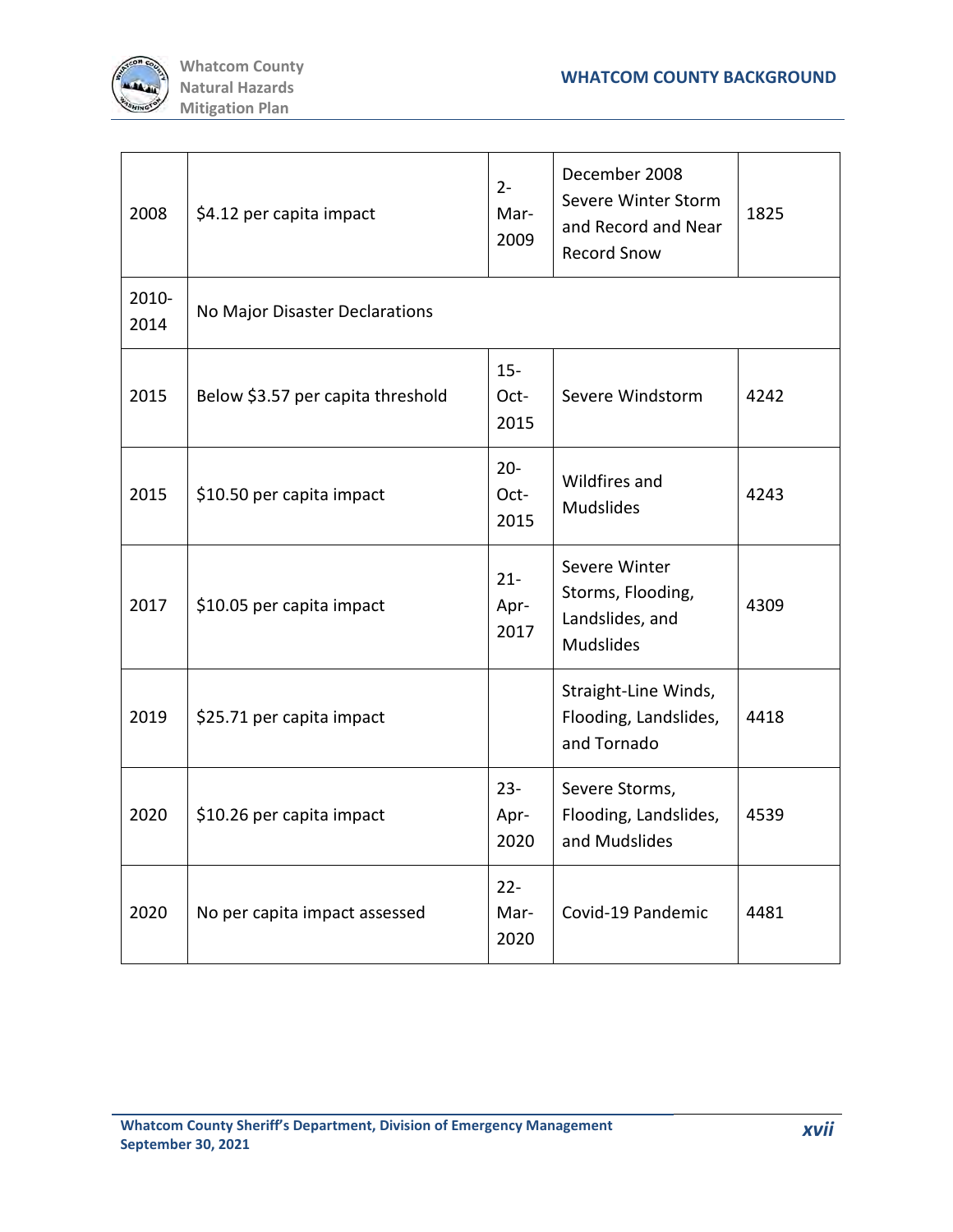

# <span id="page-17-0"></span>**WHATCOM COUNTY STATE DECLARATIONS AND OTHER DISASTERS**

Not all events that occur reach a Presidential Declaration. Whatcom County experiences many events that do not reach the threshold of even a gubernatorial declaration. This does not mean the events are not impactful or costly. It just means the threshold levels for the State have not been reached (\$780,000 for Whatcom County, \$10,750,000 for the State). In addition, Whatcom County, and Whatcom County response agencies, do not have a standardized cost and impact documentation methodology which makes it difficult to adequately track the full scope of an event. Understanding the actual costs and impacts of all natural hazard events is a goal of Whatcom County in the 2021-2025 timeframe. However, the following list of natural hazard events did occur between 2012 and 2020:

| Year | <b>Designation</b>       | <b>Title</b>                      | <b>Estimated COSTS</b>                  |
|------|--------------------------|-----------------------------------|-----------------------------------------|
| 2016 | 2016                     | <b>Winter Storm</b>               | \$250,000                               |
| 2016 | 3207                     | Reese Hill Wildfire               | \$350,000                               |
| 2016 | 3764                     | Wind and Rain                     | \$200,000                               |
| 2017 | 0971                     | 2500 Rock Slide                   | \$150,000                               |
| 2017 | 1905                     | June Ferndale<br>Suspicious Oder  | \$75,000                                |
| 2017 | 4928                     | December Ice Storm                | \$600,000 (includes utility<br>damages) |
| 2017 |                          | June Mudslide                     | \$50,000                                |
| 2017 | 0347&0448 / FEMA<br>4309 | Feb 2017 Storms                   | \$1,500,000                             |
| 2017 | 3957                     | <b>Winter Storms</b><br>2016/2017 | \$750,000                               |
| 2018 | 0439                     | 20 Shetland Court<br>Landslide    | \$25,000                                |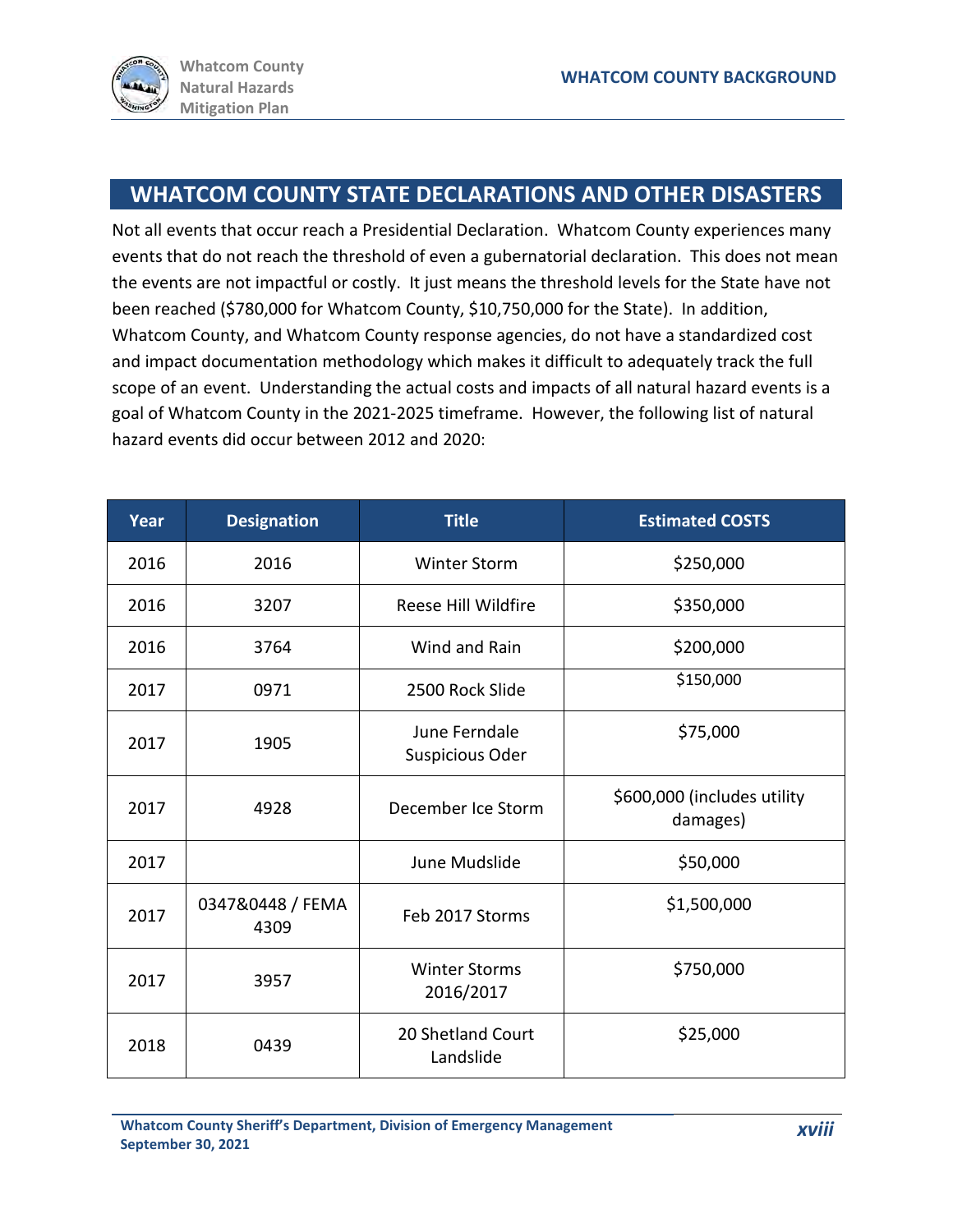

| 2018 | 4434             | Flooding and<br>Windstorm                   | \$575,000                                           |
|------|------------------|---------------------------------------------|-----------------------------------------------------|
| 2018 | 4615 / FEMA 4418 | December Storms                             | \$4,750,000                                         |
| 2018 | 05               | Fire and Dry Fuel<br>Proclamation           | \$25,000                                            |
| 2019 | 0410             | <b>February Severe</b><br><b>Storms</b>     | \$675,000 (includes utility<br>damages)             |
| 2020 | 0256 / FEMA 4539 | Super Bowl Flood                            | \$3,500,000                                         |
| 2020 | 0256             | January King Tide<br>Event                  | \$150,000                                           |
| 2020 | 0265             | COVID-19                                    | \$50,000,000 (not calculated in<br>total, on-going) |
| 2021 | 1379             | Mt Baker/Kelly Road<br><b>Wildland Fire</b> | \$25,000                                            |
|      |                  |                                             | (Total excluding COVID-19)<br>\$13,650,000          |
|      |                  |                                             | or \$2,730,000 per year                             |